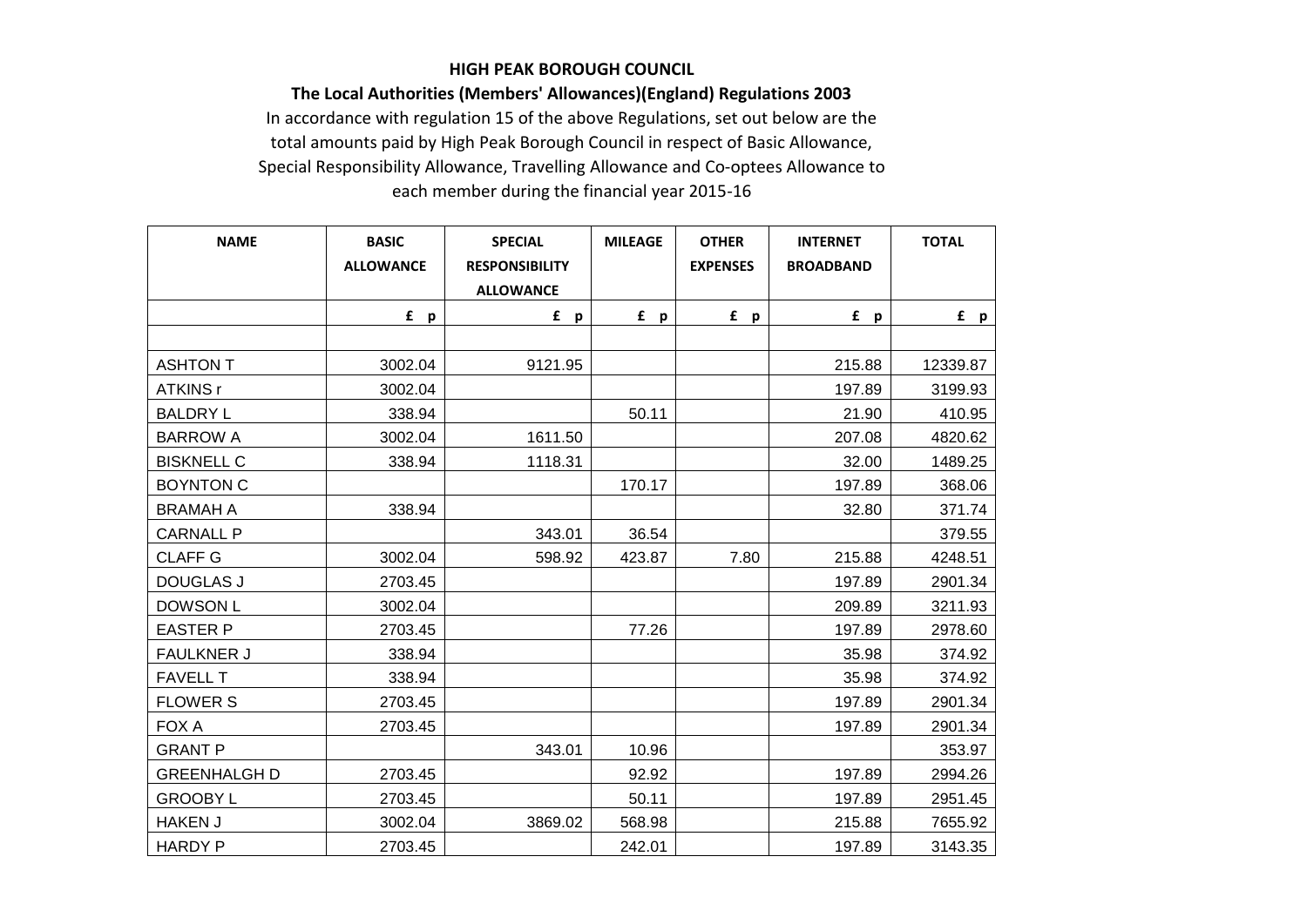| <b>HELLIWELL S</b>   | 2703.45 |         |        |        | 197.89 | 2901.34 |
|----------------------|---------|---------|--------|--------|--------|---------|
| HOWE C               | 2703.45 |         |        |        | 197.89 | 2901.34 |
| <b>HUDDLESTONE I</b> | 3002.04 | 167.66  |        |        | 212.39 | 3382.09 |
| <b>JENNER P</b>      | 3002.04 |         |        |        | 197.89 | 3199.93 |
| <b>JOHNSON C</b>     | 2703.45 | 858.76  |        |        | 197.89 | 3760.10 |
| <b>KAPPES J</b>      | 2703.45 |         |        |        |        | 2703.45 |
| <b>KELLY E</b>       | 2703.45 |         |        |        | 197.89 | 2901.34 |
| <b>KEMPT</b>         | 3002.04 | 5159.35 |        |        | 197.89 | 8359.28 |
| <b>KERRD</b>         | 2703.45 |         |        |        | 197.89 | 2901.34 |
| <b>LEATHER L</b>     | 338.94  |         |        |        | 35.98  | 374.92  |
| LOMAX D              | 3002.04 | 2578.79 | 274.05 |        | 215.88 | 6070.76 |
| <b>LONGOS N</b>      | 2703.45 |         |        |        | 197.89 | 2901.34 |
| MANN V               | 338.94  |         |        |        | 30.00  | 368.94  |
| <b>MARTIN G</b>      |         | 395.04  | 16.70  |        |        | 411.74  |
| <b>MATTHEWS P</b>    |         | 989.04  | 183.74 |        |        | 1172.78 |
| MCCABE J             | 3002.04 | 3908.54 | 822.67 | 3.30   | 213.89 | 7950.44 |
| <b>MCKEOWN A</b>     | 3002.04 | 3727.01 |        | 504.85 | 213.19 | 7447.09 |
| <b>MCKEOWN R</b>     | 3002.04 |         |        |        |        | 3002.04 |
| <b>MELLOR D</b>      | 338.94  | 335.32  |        |        |        | 674.26  |
| MORGAN C             |         | 343.01  | 17.75  |        |        | 360.76  |
| NORTON T             | 338.94  | 618.84  | 208.28 |        |        | 1166.06 |
| <b>OAKLEY G</b>      | 3002.04 |         |        |        | 212.39 | 3214.43 |
| <b>PARVING</b>       | 338.94  | 167.66  |        |        |        | 506.60  |
| PAYNE C              | 338.94  |         |        |        |        | 338.94  |
| PEARSON C            | 338.94  |         |        |        | 35.98  | 374.92  |
| PERKINS J            | 3002.04 | 520.97  | 212.97 |        | 215.88 | 3951.86 |
| <b>PLATTS G</b>      |         | 44.60   |        |        |        | 44.60   |
| PRITCHARD J          | 3002.04 | 1980.00 | 53.77  |        | 215.88 | 5251.69 |
| <b>QUINN R</b>       | 3002.04 |         |        |        | 197.89 | 3199.93 |
| <b>ROBINS D</b>      | 2703.45 |         |        |        | 197.89 | 2901.34 |
| SAVAGE K             | 338.94  |         |        |        |        | 338.94  |
| SIDDALL E            | 3002.04 | 1167.37 | 304.85 |        | 205.39 | 4679.65 |
| SIZELAND K           | 2703.45 |         |        |        |        | 2703.45 |